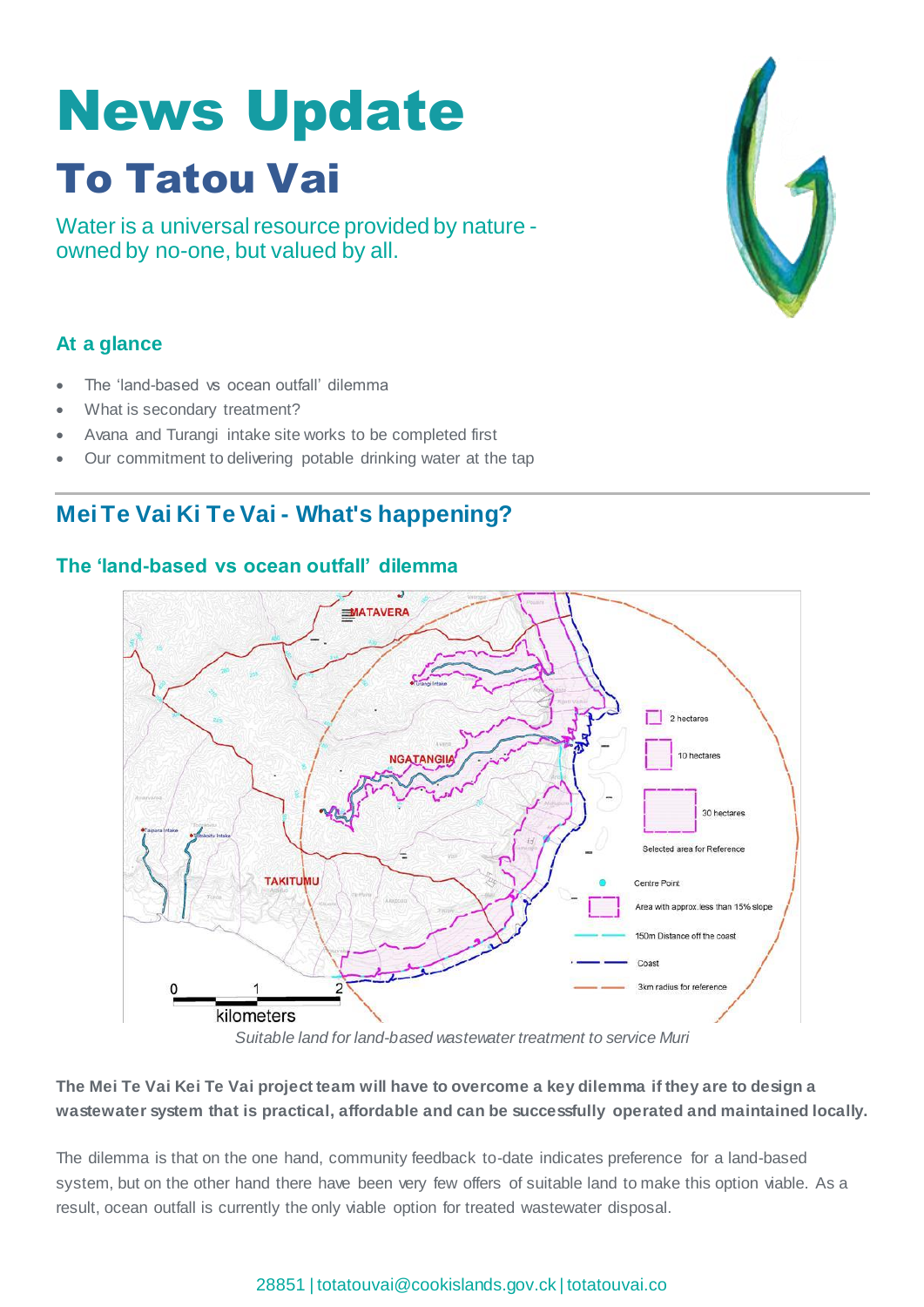In response, the team is currently investigating whether a combined ocean outfall and land-based system could be a third option, as a way to progress land-based treatment within a much smaller footprint. This would enable the benefits of using a nature-based final treatment stage to be realised, while also catering for wastewater volumes.

All options put forward for Government to consider must meet international environmental and public health standards, be robust and reliable to operate, affordable for Rarotonga to maintain, and have the capacity to cope with future growth.

Regardless of which disposal option is chosen, land will be needed for the treatment plant, where sewage will be treated to secondary level. The secondary treatment process produces two products for disposal – treated wastewater, and solid waste called 'sludge'.

"Both treated wastewater and sludge can be used to enrich the soil because they contain nutrients and organic matter," said PMU lead environmental scientist Murray Wallis, a soil specialist. "Rather than looking at waste as something to simply 'dump' into the environment, there can be great benefit from recycling suitably treated waste to improve soil quality and support agriculture."

Both treated wastewater and sludge from secondary treatment are suitable and safe to use on the land, when managed properly. For sludge this would involve composting it to a high temperature before applying to the land. For treated wastewater it would involve putting it into the soil without contacting crops.

### **What is secondary treatment?**

Secondary treatment uses a biological process to digest and remove dissolved organic matter from wastewater. It is an additional stage after pre-treatment and primary treatment.

Pre-treatment removes any large debris from the wastewater stream.

Primary treatment removes organic matter and other solid particles, usually through settlement of the particles in a pond or tank.

Both pre-treatment and primary treatment improve the quality of the wastewater significantly.

Secondary treatment involves a process where natural micro-organisms feed on the organic matter in the wastewater. This process removes the organic matter and significantly improves the quality of the wastewater. There are a number of types of secondary treatment systems – the PMU will recommend a system that:

- doesn't require a lot of land
- is relatively easy to operate and maintain
- has minimal impact on the community and natural environment, and
- can be extended to allow for future demand.

If treated wastewater is then disposed of onto land, this acts as an additional treatment as plants take up the nutrients from the soil.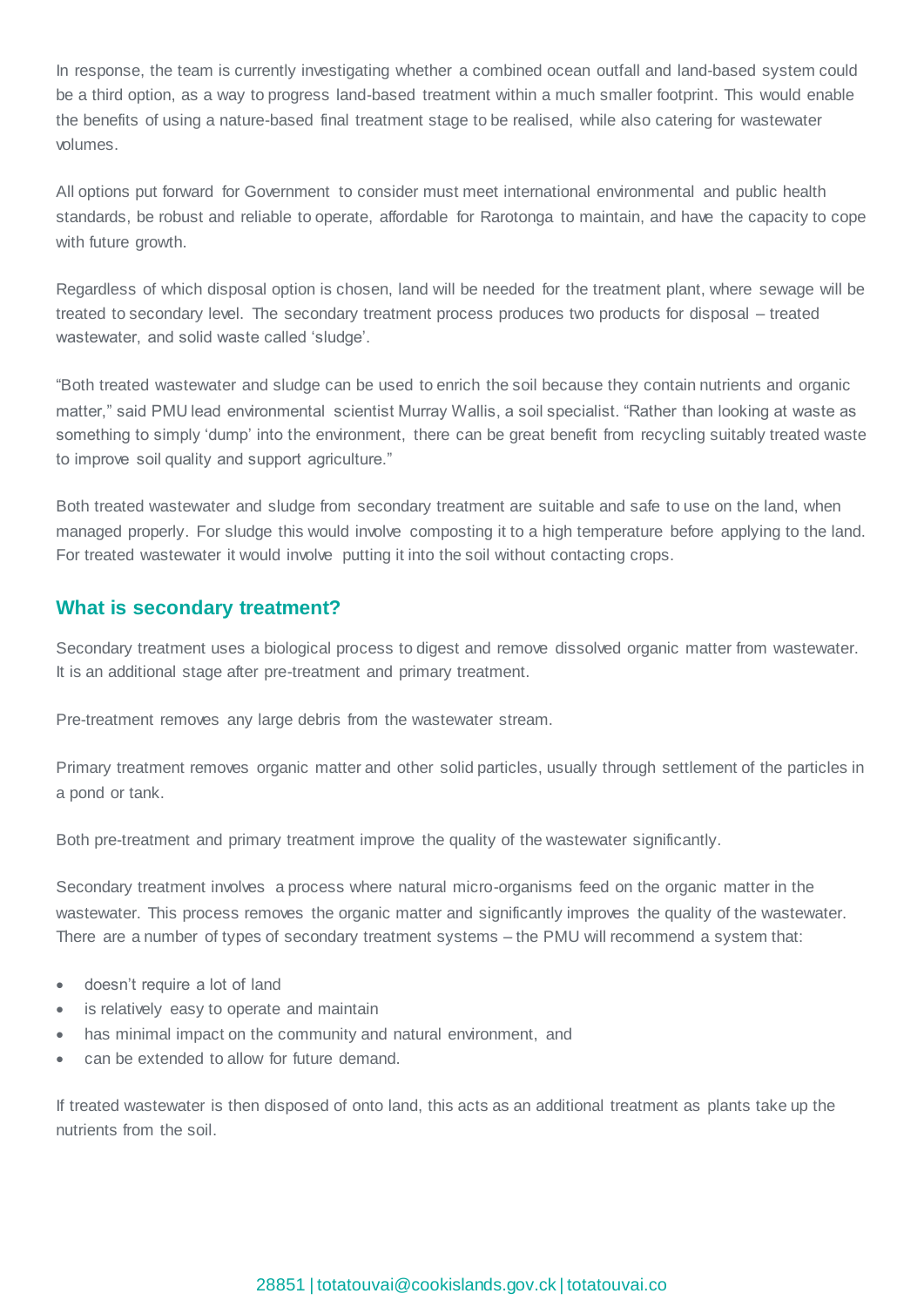# **Te Mato Vai - What's happening?**

## **Avana and Turangi intake site works to be completed first**

**Construction at the Avana and Turangi intake sites is progressing well and expected to be complete by the end of April 2019 – these will be the first of the 10 sites to be completed.**

Contractor McDonnell Dowell started construction on these two intake sites in late 2018, closely followed by several other intake sites. Each site takes about 6-9 months to complete, and all intake works will be completed by the end of 2019. Once all intake works are complete, the Te Mato Vai project team will be able to achieve their objective to "deliver potable water, reliably to all properties connected to the existing water supply network."

Te Mato Vai project manager David Sloan said: "The team has been hard at work ensuring these intake sites are constructed to a high standard, and on time. We are especially thankful to the landowners who have been involved and supportive throughout the process."

The team has completed all of the concrete structures at Turangi and Avana, almost completed the stainless steel storage tank at Turangi and are making good progress on the tank at Avana.

As construction progresses, we will provide site visits for landowners to view work in progress and the completed structures on their land.

The PMU thanks landowners for their contribution to the project; their continued support is greatly appreciated.



*Landowners site visit at Turangi*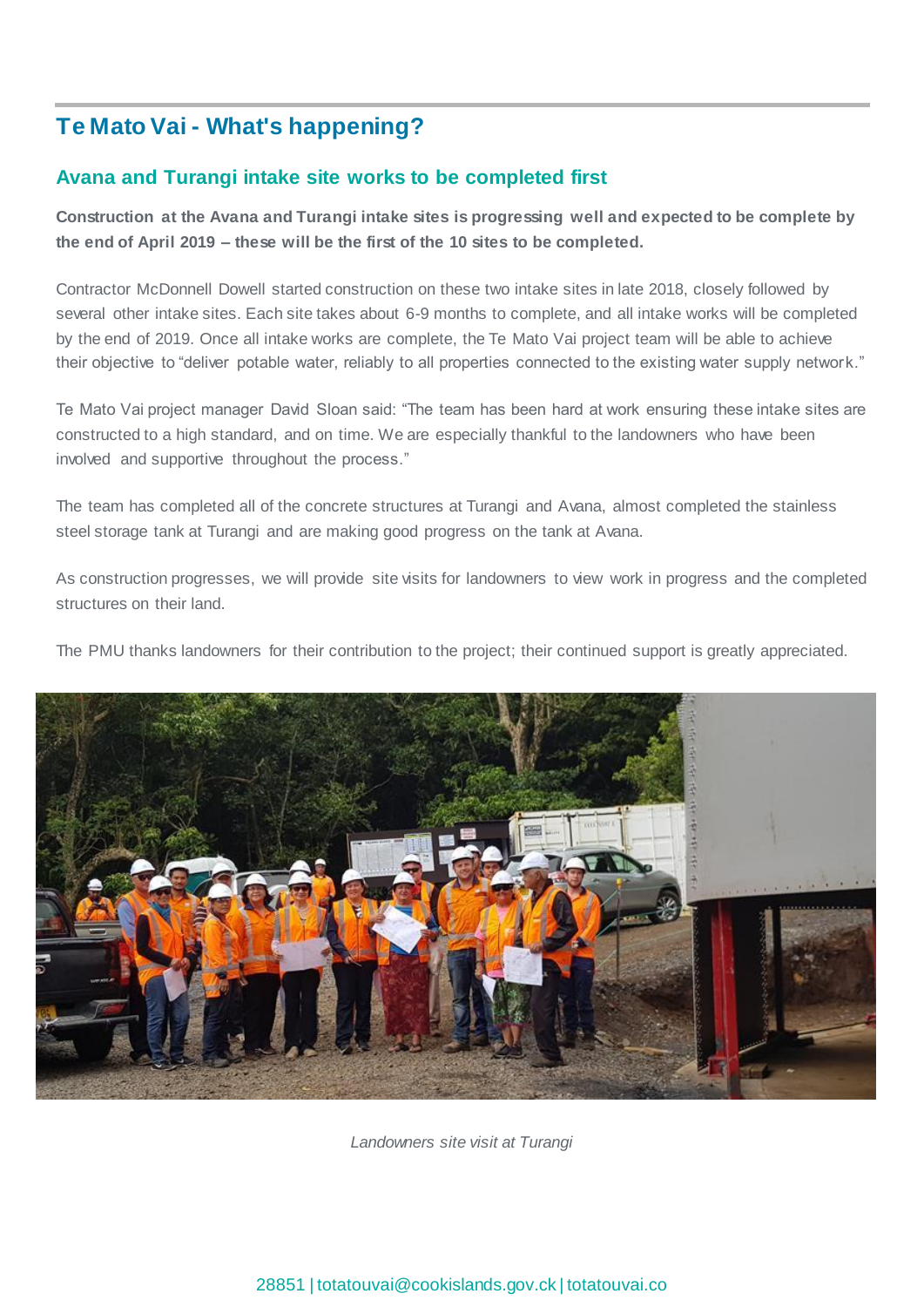## **Our commitment to delivering potable drinking water at the tap**

**The Te Mato Vai Project is tasked with** *"Delivering potable water, reliably to all properties connected to the water supply network"* **– so what do we mean by potable?**

'Potable water' is a term commonly used to describe water that is considered safe for human consumption whether through drinking, cooking or personal bathing. It has either been treated, cleaned, or filtered and meets established drinking water standards. Examples of potable water would be tap water from treated water supply systems or water that has been UV filtered, or distilled.

Non-potable water is generally raw water that is untreated for example from lakes, rivers, rainwater, groundwater, natural springs, and ground wells. Such water is not considered safe to drink or use in cooking or personal bathing.

The Te Mato Vai Project Management Unit (PMU) is using World Health Organization (WHO) drinking water quality specifications as a guide to achieving the project's potable water objective. WHO specifications state that *"drinking water available at the tap shall be microbiologically safe, wholesome and potable."* This standard addresses drinking water quality from the holistic perspective of taste, smell, and turbidity (cloudiness) as well as safety.

All water intakes on Rarotonga are untreated and do not provide potable water. Community and school drinking water stations as well as privately owned accommodation establishments undergo some form of treatment, whether by physical filtering or ultraviolet (UV) treatment.

The Ministry of Health has conducted between two to three drinking water safety surveillance tests every year at community and school water stations, and up to monthly in the latter half of 2018. Over the past five years, most community and school water stations have produced variable results especially after heavy rain with a select few continuing to fail to meet the required microbiological standards for acceptable drinking water. This has required public health officers to temporarily place red stickers on those stations which have failed, until remedial action has been taken.

## **The Ministry of Health public health department has become increasingly concerned with the poor water safety surveillance test results in 2018.**

"The endorsement of the National Drinking water Standards this month provides an important benchmark for the Cook Islands in moving forward to ensuring the provision of microbiologically safe, wholesome, and potable water and thus reducing the risk of a water-borne disease outbreak" says Dr Herman, Secretary of Health.

The Ministry of Health, the PMU and other Government agencies are investigating water disinfection options in preparation for water quality discussions during community consultations in 2019. Factors under consideration include safety, complexity, reliability, capital cost, and ongoing operational and maintenance costs.

#### **Disinfection options include**

 UV - A complex system that uses ultraviolet (UV) energy. Maintenance costs are high, and specialist skills are required

#### 28851 | [totatouvai@cookislands.gov.ck](mailto:totatouvai@cookislands.gov.ck) | totatouvai.co